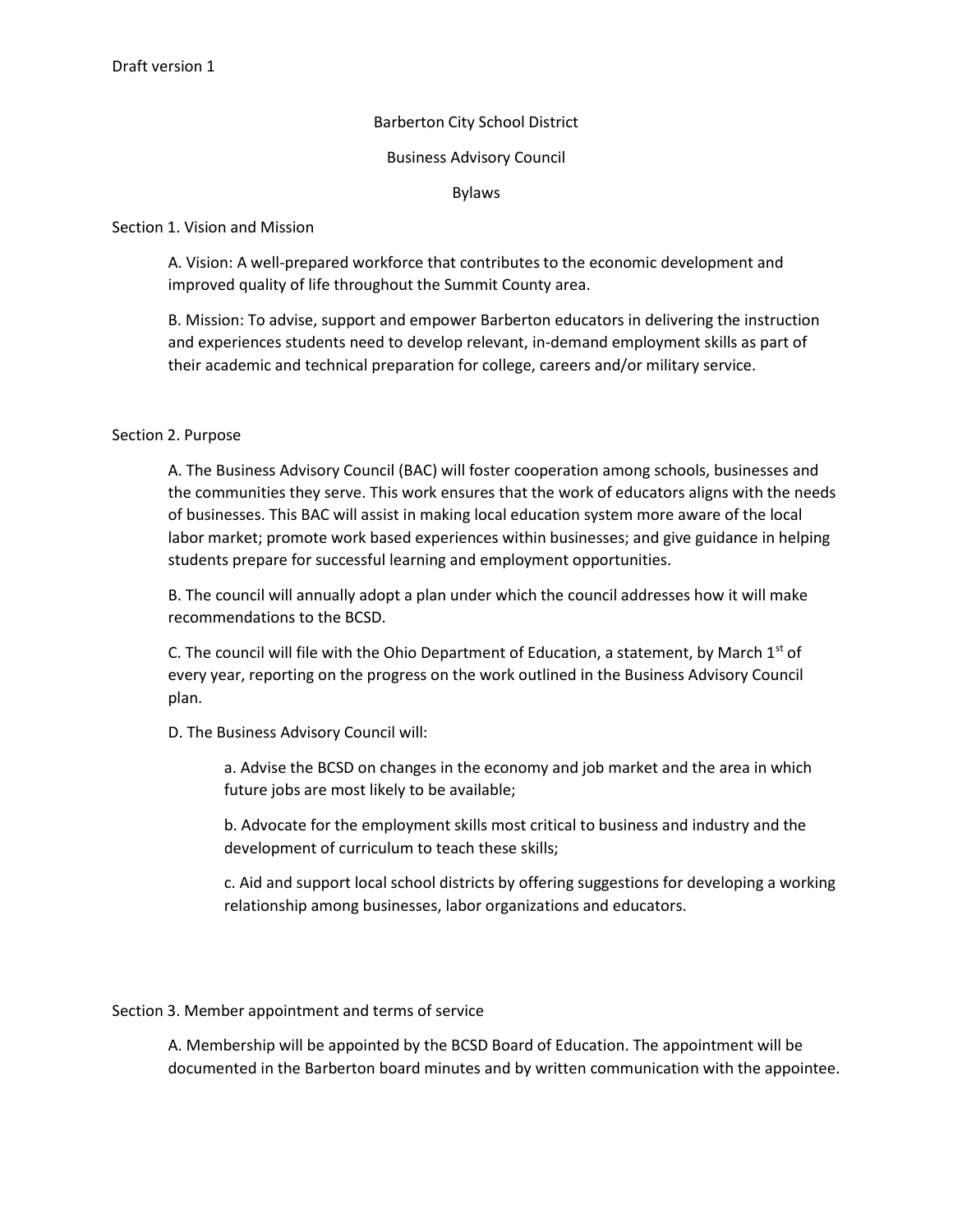B. The BCSD Board can identify potential business advisory council members, or ask member districts for recommendations, ask local businesses, business organizations, labor unions or other appropriate organizations to recommend members.

C. Membership should represent the BCSD service area. Members may be from:

a. Local or regional businesses and industries (this should be a majority of the members);

b. workforce development or economic development groups or organizations;

c. Local chambers of commerce;

d. Local business or industry associations;

e. Other organizations with unique knowledge of the local economy or business environment, such as higher education institutions; and

f. School district leadership teams.

D. Membership appointments are for one year. The BCSD may renew appointments for any number of additional years of service in one year increments.

#### Section 4. Appointment of Roles

A. The Council shall annually elect a chairman from the members who shall serve as co-chairman with the Superintendent or designee.

#### Section 5. Meeting Protocols

A. The Business Advisory Council will meet at least quarterly. All meetings are open to the public. The Superintendent of member districts will receive copies of agendas, minutes, BAC annual plan of action, and the required Department of Education annual report (March  $1<sup>st</sup>$ ).

#### Section 6. Public Meeting Notice

A. Meetings of the Business Advisory Council fall under auspices of the Open Meetings Act (Sunshine Law). Notices will be posted in the local newspaper and on the BCSD website calendar.

#### Section 7. Recording Meeting Minutes

A. Meeting minutes will be recorded and kept in the BCSD administration office. The minutes will be distributed to the member after the council approves them.